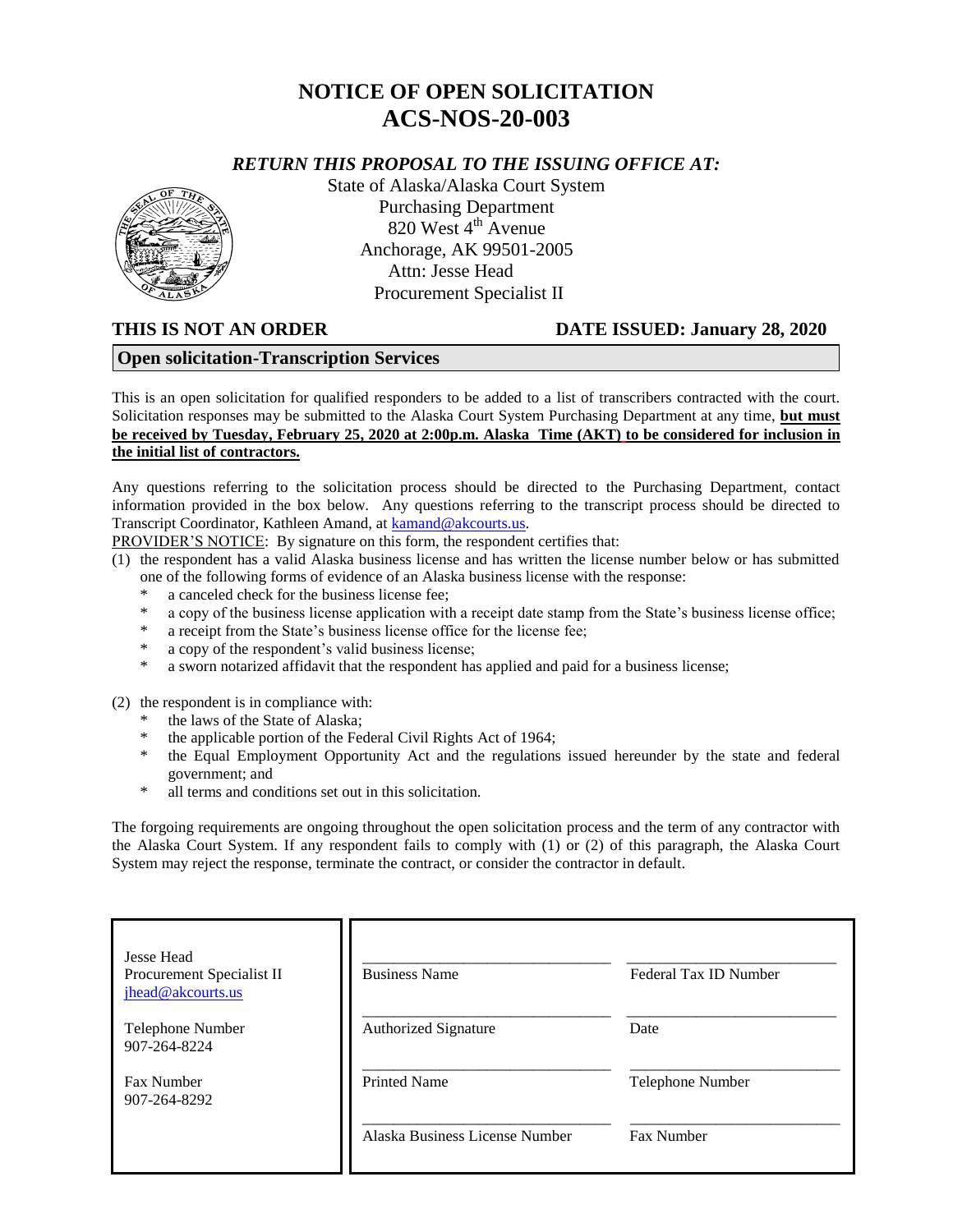## **TABLE OF CONTENTS**

## ACS-NOS-20-003

## SOLICITATION FOR CONTRACTORS TO PROVIDE TRANSCRIPTION SERVICES TO THE ALASKA COURT SYSTEM

| 1.1                                                              |  |
|------------------------------------------------------------------|--|
| 1.2                                                              |  |
| 1.3                                                              |  |
| 1.4                                                              |  |
| 1.5                                                              |  |
| 1.6                                                              |  |
| 1.7                                                              |  |
| 1.8                                                              |  |
| 1.9                                                              |  |
|                                                                  |  |
|                                                                  |  |
|                                                                  |  |
|                                                                  |  |
|                                                                  |  |
|                                                                  |  |
|                                                                  |  |
|                                                                  |  |
| Authorization for Employee's/Subcontractor's Background Check 15 |  |
|                                                                  |  |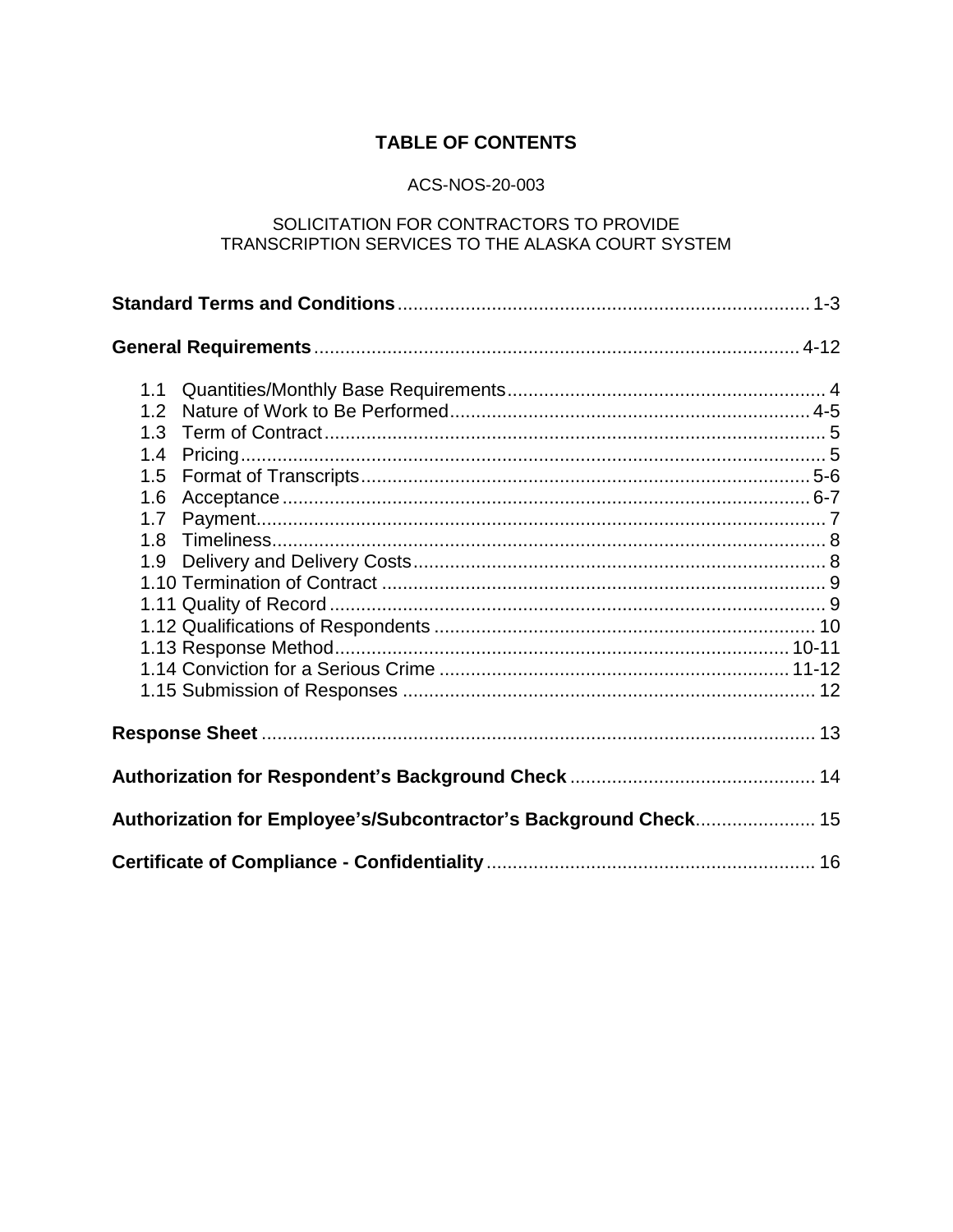## **STANDARD TERMS AND CONDITIONS**

- 1. **Authority:** This solicitation is conducted under the provisions of the Alaska Court System (sometimes referred to as "ACS") Procurement Guidelines, adopted by the administrative director of the Alaska Court System effective September 25, 2013. Copies of the Procurement Guidelines are available without charge from the Purchasing Department, 820 W. Fourth Avenue, Anchorage, Alaska 99501, telephone: (907) 264- 8224 or at [https://public.courts.alaska.gov/web/admin/fops/procurement.pdf.](https://public.courts.alaska.gov/web/admin/fops/procurement.pdf)
- 2. **Respondents with Disabilities:** The Alaska Court System complies with Title II of the Americans with Disabilities Act of 1990. Individuals with disabilities who may need auxiliary aids, services, and/or special modifications to participate in this procurement should contact the procurement officer named on the cover page of this solicitation as soon as possible, but no later than the date and time response submissions are due to make any necessary arrangements.
- 3. **Solicitation Review:** Respondents are requested to carefully review this solicitation as soon as it is received for defects and questionable or objectionable content. Questions, objections, or comments should be made in writing and received by the purchasing office no less than 15 calendar days before response submission opening, so that any necessary amendments may be published and distributed to respondents. Respondents' protests based upon any omissions, errors, or the content of the solicitation will be disallowed if not made in writing and received by the purchasing office no less than 10 calendar days before submission deadline.
- 4. **Solicitation Forms:** Respondents must use the attached forms in submitting responses. Response submissions may be submitted on photocopied forms.
- 5. **Amendments:** Respondents must acknowledge receipt of all amendments issued.
- 6. **Submitting Responses:** It is the responsibility of the respondent to ensure that the response submission and acknowledgement of subsequent amendments are received by the Purchasing Department before scheduled response submission opening time. Response submissions will be rejected if not received before the time set for opening.
- 7. **Human Trafficking:** By submission of their response, the respondent certifies that the respondent is not established and headquartered or incorporated and headquartered in a country recognized as Tier 3 in the most recent United States Department of State's Trafficking in Persons Report.

The most recent United States Department of State's Trafficking in Persons Report can be found at the following website: <http://www.state.gov/g/tip/>

Failure to comply with this requirement will cause the state to reject the response submission as nonresponsive, or cancel the contract.

- 8. **Foreign Contracting:** By submission of their response, the respondent certifies that all services provided under this contract by the contractor and all subcontractors shall be performed in the United States. Failure to comply with this requirement may cause the court system to reject the response submission or proposal as non-responsive, or cancel the contract.
- 9. **Right of Rejection:** The Alaska Court System may reject any and all response submissions, and may waive informalities in response submissions received. A response submission will be rejected if it does not conform in all material respects to the essential requirements of the solicitation, if it contains a material alteration (including an erasure which is not initialed by the signer of the proposal), or if the respondent changes or qualifies the terms or conditions of the solicitation in a material manner which gives the respondent a competitive advantage over other respondents. Minor informalities are matters of form rather than substance, or insignificant mistakes that can be waived or corrected without prejudice to other respondents; that is, the effect on price, quantity, quality, delivery, or contractual conditions is negligible. The fiscal office shall waive in writing these informalities or allow a respondent to correct them depending on which is in the best interest of the Alaska Court System.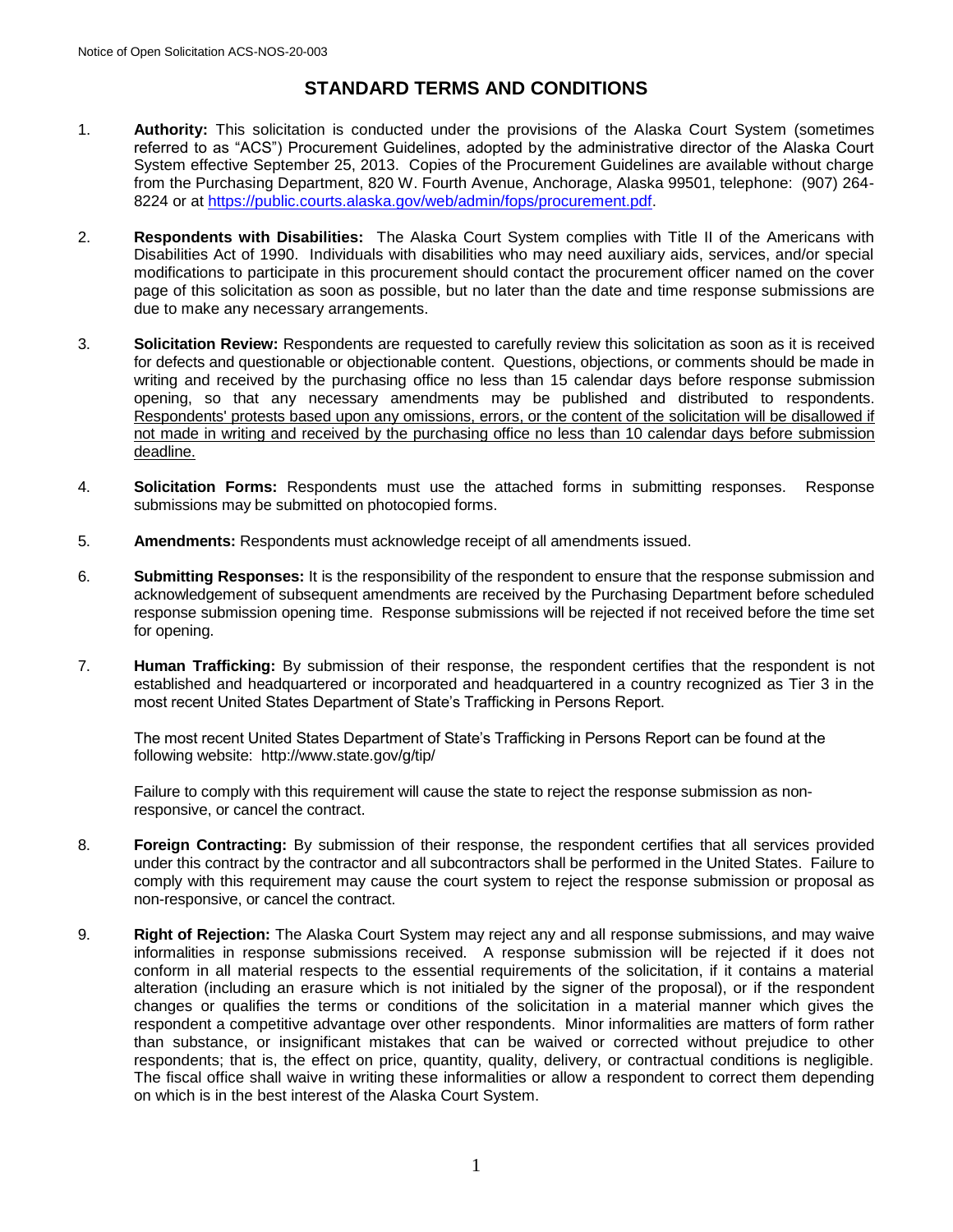- 10. **Solicitation Cancellation:** A solicitation may be canceled before opening in whole or in part when the purchasing office determines in writing that such action is in the best interest of the court system.
- 11. **Responsibility:** A contract will be awarded only to a responsible respondent, who as the capability in all respects to perform fully the contract requirements, and the integrity and reliability which will assure good faith performance. A determination by the purchasing office that a respondent is not responsible may be protested.
- 12. **Assignment(s):** Assignment of rights, duties, or payments under a contract resulting from this solicitation is not permitted unless authorized in writing by the procurement officer of the contracting agency. Proposals that are conditioned upon the Alaska Court System's approval of an assignment will be rejected as nonresponsive.
- 13. **Respondent Tax ID Number:** If goods or services procured through this solicitation are of a type that is required to be included on a Miscellaneous Tax Statement, as described in the Internal Revenue Code, a valid tax identification number must be provided to the Alaska Court System before payment will be made.
- 14. **Severability:** If any provision of the contract is declared by a court to be illegal or in conflict with any law, the validity of the remaining terms and provisions will not be affected; and, the rights and obligations of the parties will be construed and enforced as if the contract did not contain the particular provision held to be invalid.
- 15. **Compliance:** In the performance of a contract that results from this solicitation, the contractor must comply with all applicable federal, state, and borough regulations, codes, and laws; and be liable for all required insurance, licenses, permits, and bonds; and pay all applicable federal, state, and borough taxes.
- 16. **Hold Harmless:** The contractor shall defend, hold, and save the Alaska Court System, its officers, agents, and employees harmless from liability of any nature or kind, including attorney fees, costs, and expenses, for or on account of any or all suits or damages of any virtue of performance of this contract, unless such suits or damages arise from carelessness or negligence on the part of the Alaska Court System or its employees in the performance of their assigned duties.
- 17. **Solicitation Preparation Costs:** Except as provided in ACS Procurement Guidelines section 4-401.03.8, the Alaska Court System shall not be liable for any costs incurred by the respondent in response submission preparation.
- 18. **Notice of Intent to Award:** Ten days prior to the formal award of a contract, a Notice of Intent to Award will be issued to all respondents.
- 19. **Filing a Protest:** An aggrieved respondent responding to a competitive solicitation may file a written protest that contains the information required by 4-401.02.2 of the Alaska Court System Procurement Guidelines to the purchasing office no more than 10 calendar days after receipt of the intent to award.
- 20. **Contract Extension:** Unless otherwise provided in this solicitation, the Alaska Court System and the contractor agree: (1) that any holding over of the contract, excluding any exercised renewal options, will be considered as a month-to-month extension, and all other terms and conditions shall remain in full force and effect and (2) to provide written notice to the other party of their intent to cancel such month-to-month extension at least 30 days prior to the desired date of cancellation.
- 21. **Disputes:** Any disputes arising out of this agreement shall be resolved under the ACS PrG and Rule 47 of the Alaska Rules of Administrative Procedure and the laws of Alaska.
- 22. **Compliance with Federal Civil Rights Act of 1964:** A respondent's submission indicates that the respondent is complying with the application portion of 42 U.S.C. §§ 1971, 1975, and 2000 (the Federal Civil Rights Act of 1964) and the Equal Employment Opportunity Act, AS 18.80 and the regulations issued thereunder by the State and Federal Government. If any respondent fails to comply with the Act or the Regulations issued thereunder, the Alaska Court System reserves the right to terminate the contract.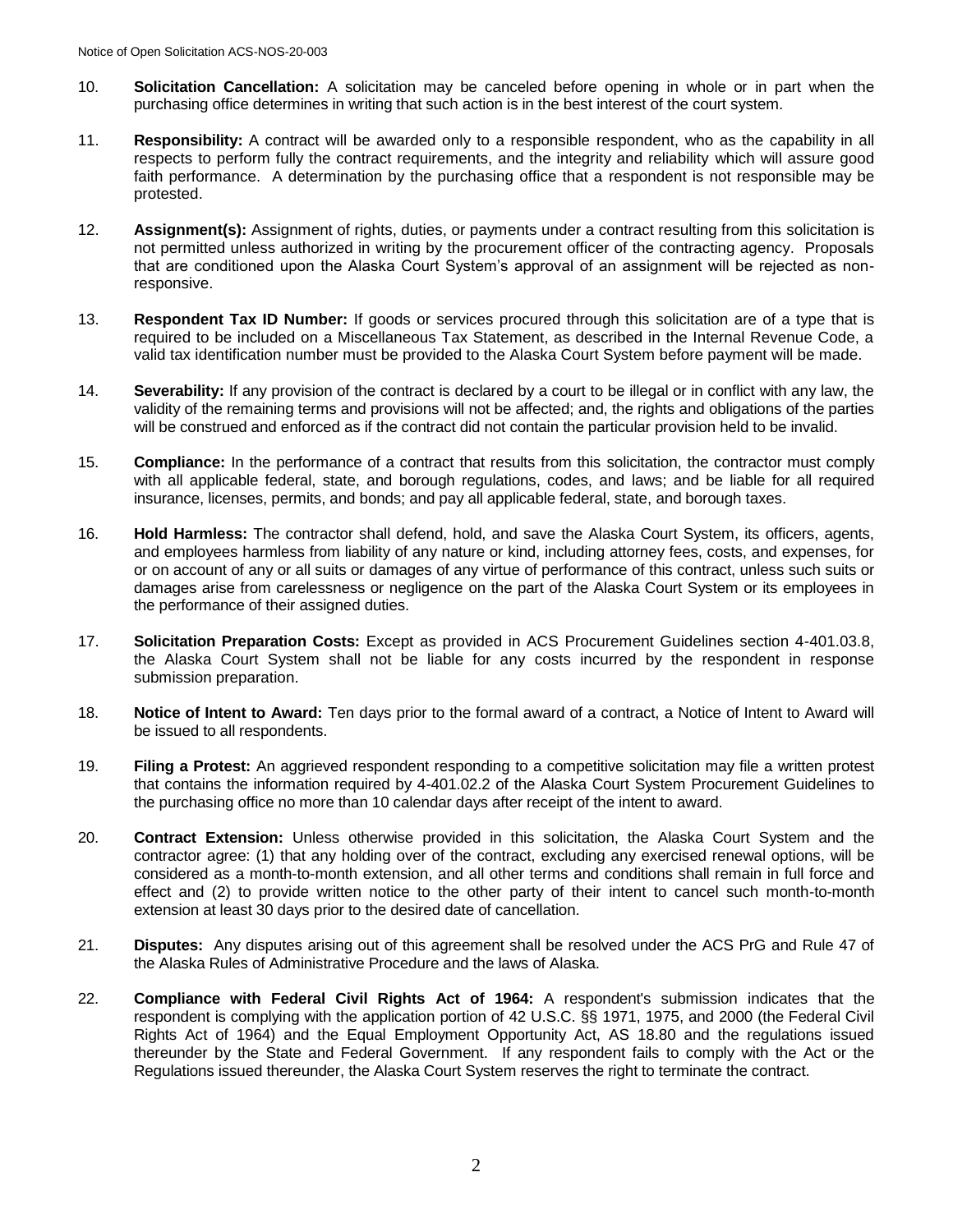- 23. **Compliance with ADA:** By submission of their response, the respondent certifies that they comply with the Americans with Disabilities Act of 1990 and the regulations issued thereunder by the federal government. Services or activities furnished to the general public on behalf of the State must be fully accessible. This is intended to ensure that agencies are in accordance with 28 CFR Part 35 Section 35.130 and that service, programs or activities furnished to the public through a contract do not subject qualified individuals with a disability to discrimination based on the disability.
- 24. **Independent Contractor Status:** The contractor and any subcontractors, agents, and employees of the contractor act in an independent capacity and are not officers or employees or agents of the ACS in the performance of a contract as a result of this NOS.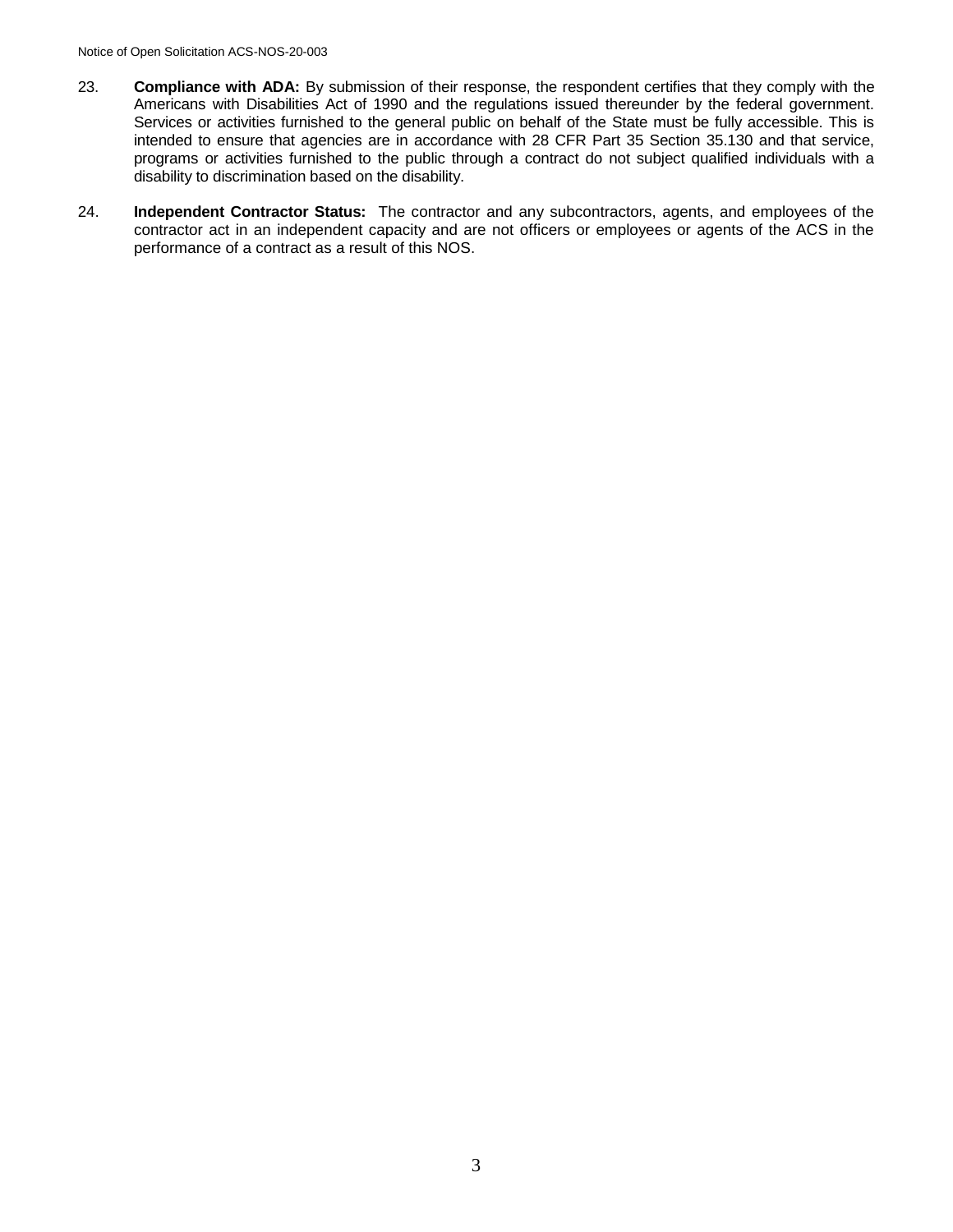## **GENERAL REQUIREMENTS**

The Alaska Court System ("ACS") is soliciting qualified transcribers to prepare transcripts, primarily for court proceedings for the four judicial districts of the state.

ACS has three types of transcript work: "30-day work," that which must be completed within 30 days after it is assigned; "15-day work," that which must be completed within 15 days after it is assigned; and, "7-day work," that which must be completed within 7 days after it is assigned. ACS will establish two categories of contractors to perform each of these three types of work. These two categories will be designated as "Primary Contractors" and "Overage Contractors."

ACS will maintain a list of all qualified providers in each category for each type of transcribing work. Transcribers on each list will be assigned on a rotating basis to perform the respective types of work, with ACS reserving the right to make exceptions to the rotation on a case-by-case basis when deemed necessary to best service its operational needs.

#### 1.1 **Quantities/Monthly Base Requirements**

ACS estimates that its monthly base requirement for transcript work during the term of the contract will be as follows:

12,000 pages of 30-day work 2,000 pages of 15-day work 750 pages of 7-day work

It is important to note that **these quantities are estimates only**. Actual page requirements may vary widely from the numbers shown. Contractors are not guaranteed a minimum number of pages per month.

#### 1.2 **Nature of Work to Be Performed**

1.2.1 **Primary and Overage Providers:** Because the transcript needs of ACS vary from month to month, based on past experience and anticipated needs, ACS seeks to contract with multiple Primary Contractors for the preparation of 30-day,15-day, and 7-day work. ACS also seeks to contract with multiple Overage Contractors for 30-day, 15-day, and 7-day work.

The precise number of contractors to be placed on the list of Primary Contractors for each type of work will be determined by the total number of pages all qualified respondents indicate they are willing to produce each month.<sup>1</sup> To qualify as a Primary Contractor, respondents must agree to produce a portion of the monthly base requirement as described in section  $1.13.1$ .<sup>2</sup> If there are more qualified respondents to this solicitation seeking to work as Primary Contractors than are needed to meet ACS's minimum monthly base requirements, selection for placement on the initial list will be determined by a random drawing.

Any qualified respondent who desires to be, but is not drawn for inclusion on the active list of Primary Contractors will be placed on the list of Overage Contractors for the type of work indicated. The numerical sequence of placement on the Overage Contractors' list will be determined by a random drawing of all such qualified respondents. Qualified respondents seeking to become Primary or Overage Contractors after the sequence of the Primary and Overage List is initially determined will be added to the bottom of the Overage List. In the event a vacancy arises on the Primary Contractors' list, the respondent at the top of the Overage List will be offered the opportunity to become a Primary

<sup>&</sup>lt;sup>1</sup> For example, if six respondents each indicate that they will accept a maximum of 2,000 pages of 30-day work per month, ACS can produce its monthly base requirement of 12,000 pages of 30-day work, and the number of Primary Contractors for 30-day work would then be six. If three respondents indicate that each will accept up to 2,000 pages of 30-day work per month, and six respondents indicate that each will accept up to 1,000 pages of 30-day work per month, the number of Primary Contractors for 30-day work would be nine. Similarly, if one respondent indicates they will accept 750 pages of 7-day work per month, the number of Primary Contractors for 7-day work would be one, or if three indicate each will accept 250 each, the number of Primary Contractors for 7-day work would be three.

 $<sup>2</sup>$  Note that there is a distinction between the court's base monthly requirements, which are specified in section 1.1, and the minimum number of</sup> pages per month respondents must commit to produce, which are specified in section 1.13.1.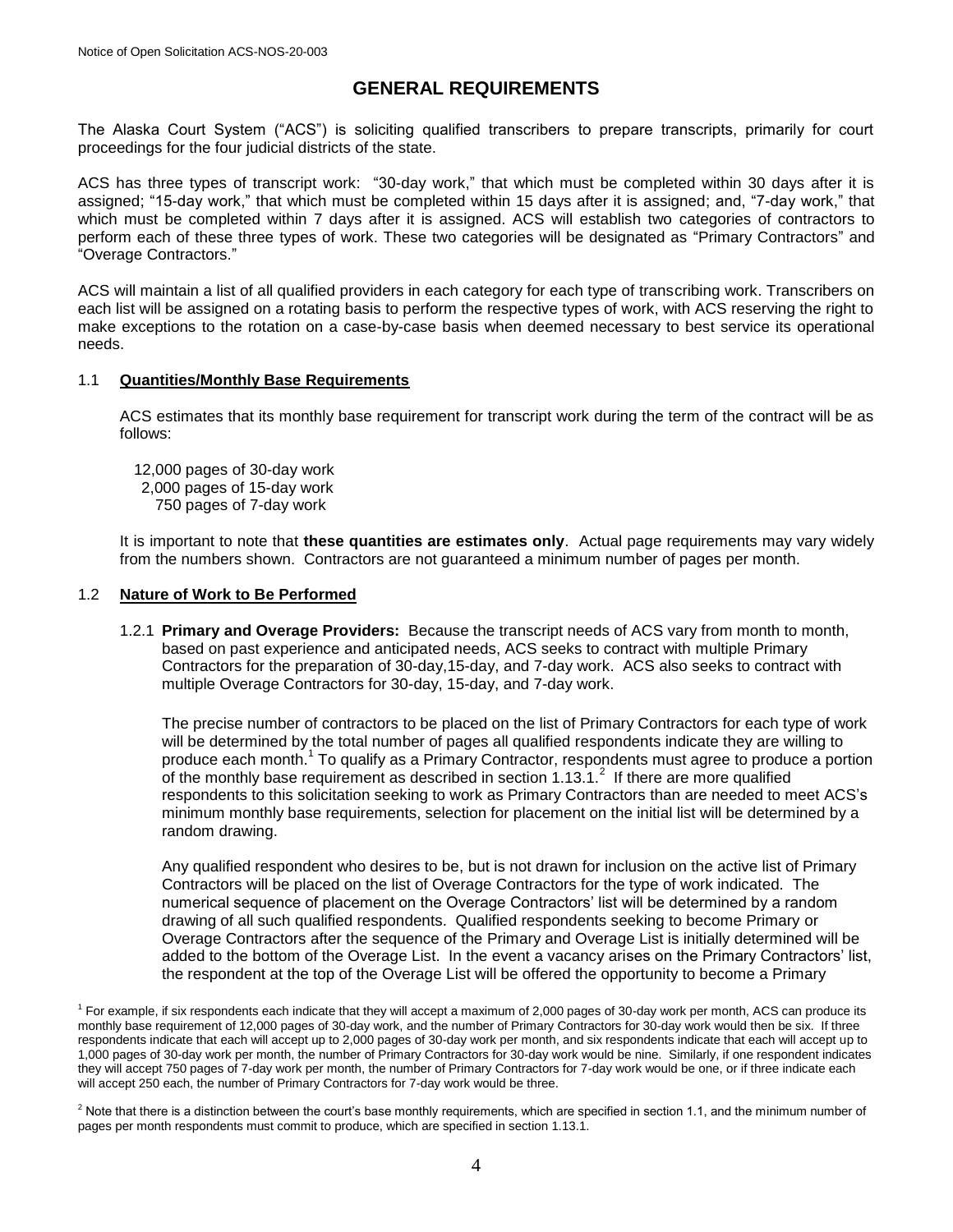Contractor for the type of work at issue. If the respondent at the top of the Overage Contractor list declines at that time, their name will be moved to the bottom of the list for the next vacancy, but they will continue to hold their place on the Overage Contractor list.

There is no limitation on the number of respondents who may be placed on the list of Overage Contractors.

1.2.2 **Assignment of Work:** ACS will assign work first to Primary Contractors. In months when ACS has transcript work exceeding the monthly base requirement (that is, more than 12,000 pages of 30-day work, 2,000 pages of 15-day work, or 750 pages of 7-day work), ACS will assign the additional work first to Primary Contractors and then to Overage Contractors. In months when ACS has less than the monthly base requirement, all available work will be assigned to Primary Contractors. ACS does not guarantee Primary Contractors a minimum number of pages per month, only that any available work will be assigned to Primary Contractors first.

#### 1.3 **Term of Contract**

The term of this contract will be three years, beginning March 13, 2020. Rates will remain firm throughout the term of the contract. Additional qualified respondents may be added to the contract, but such additions will not extend the term of this contract.

#### 1.4 **Pricing**

ACS will pay for transcription services according to the following rate schedule:

#### 30-Day Work

| <b>Primary Contractors</b><br><b>Overage Contractors</b> | \$3.00 per page<br>\$2.85 per page                        |
|----------------------------------------------------------|-----------------------------------------------------------|
| 15-Day Work                                              |                                                           |
| <b>Primary Contractors</b><br>Overage Contractors        | \$3.15 per page<br>\$3.00 per page                        |
|                                                          | CINA 15-day work for both Primary and Overage Contractors |
| CINA case                                                | \$3.25 per page                                           |
| 7-Day Work                                               |                                                           |
|                                                          |                                                           |

Primary Contractors \$3.25 per page Overage Contractors \$3.10 per page

#### 1.5 **Format of Transcripts**

- 1.5.1 **Manual of Transcript Procedures:** Except as otherwise provided in this section, transcripts must be prepared in accordance with the official form prescribed by the most recent version of the Manual of Transcript Procedures and all subsequent versions and supplements of the Manual of Transcript Procedures. The current manual can be viewed online at [https://public.courts.alaska.gov/web/forms/docs/tf-410.pdf.](https://public.courts.alaska.gov/web/forms/docs/tf-410.pdf)
	- 1.5.2 **Digital Recordings and Log Notes:** ACS will provide contractors with the audio recordings of court proceedings in digital format via FTP site. On rare occasions recordings on audio or video tapes may be provided.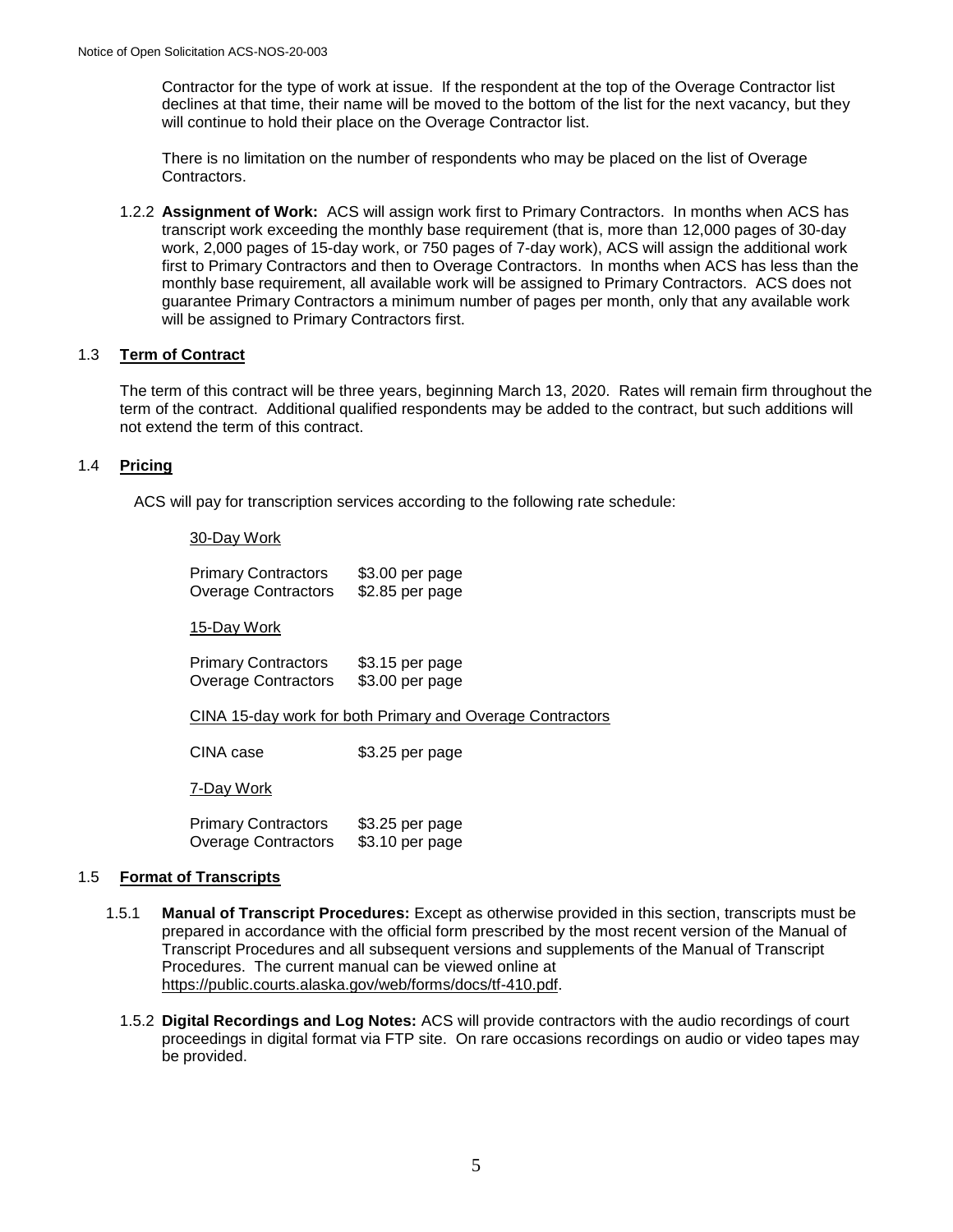- 1.5.3 **Format of Electronic Version:** The Contractor must submit one electronic copy of the transcript in a condensed format described in the Manual of Transcript Procedures (four condensed pages of transcript per full page) and one full size copy converted into an Adobe file. Electronic copies of the transcript must match page per page, line per line. Each copy of the transcript must be a complete document and include the transcriber's electronic signature on the certificate page in the last volume. The condensed version must be in a font size that is readable after printing, no smaller than a font size point 10. The transcriber should submit samples for approval before submitting the completed condensed transcript.
- 1.5.4 **Questions and Expectations:** ACS will provide any available resource materials to aid with transcription, but it is the Contractor's responsibility to do their own research and use their best judgment on assignments. The Statewide Transcript Office does not train and expects the Contractor to have the research skills and abilities to resolve most questions. If, after every effort has been made and there are still unresolved questions, submit the questions via email to the Transcript Coordinator. Please allow up to one full business day for response.

**Sanitized Version:** In cases involving confidential information, such as those involving termination of parental rights and those that fall under the Victims' Rights Act, two versions of the same transcript may be required. This would require an original transcript as well as a "sanitized" version in which the Contractor would do a global search and replace certain names and addresses with initials or pseudonyms such as John or Jane Doe. The Contractor must have the ability to perform this procedure in a manner that will not delay transcript preparation. The additional fee for a "sanitized" copy of the transcript will be ten cents (\$.10) per page.

1.5.5 **Disclaimer:** The following disclaimer must appear on the cover page of each volume of a transcript prepared for ACS:

#### **DISCLAIMER Transcripts Prepared for the Alaska Court System**

**The Alaska Court System has accepted this transcript based on either review of a random sample or without review because the transcriber's prior work has consistently met court system standards.**

**Because it is possible that this transcript may contain some errors, the court system encourages parties to listen to the recordings of critical portions of the proceedings and to bring any significant errors to the ACS Transcript Coordinator's attention immediately. Audio played in court has been completed to the best of the transcriber's knowledge.**

#### 1.6 **Acceptance**

1.6.1 **Acceptance Procedure:** Acceptance of the transcript will be determined within ten working days after receipt of the completed transcript. A random check may be made to assure the finished product is at an acceptable level of quality. However, ACS may accept a transcript without review if the Contractor's prior work has consistently met court system standards. If an assignment is unacceptable, ACS will promptly notify the Contractor, and the transcript and invoice will be returned to the Contractor. The Contractor must correct all major transcribing errors and format errors identified by ACS and resubmit a corrected transcript within the time specified in section 1.8.2.

Upon receipt of a corrected transcript, ACS will verify the corrections and make another random check of the total transcript. If the corrected transcript is unacceptable, the transcript will be rejected and the Contractor will not be paid unless the transcript is corrected and used by ACS per Section 1.6.2.

- 1.6.2 **Accuracy:** Upon receipt of a completed transcript, the Transcript Coordinator (or another ACS employee) may make a random check of the transcript and determine the number of major and/or minor errors in the sample. Major errors include:
	- (1) transcription or punctuation errors that affect the meaning of the sentence; and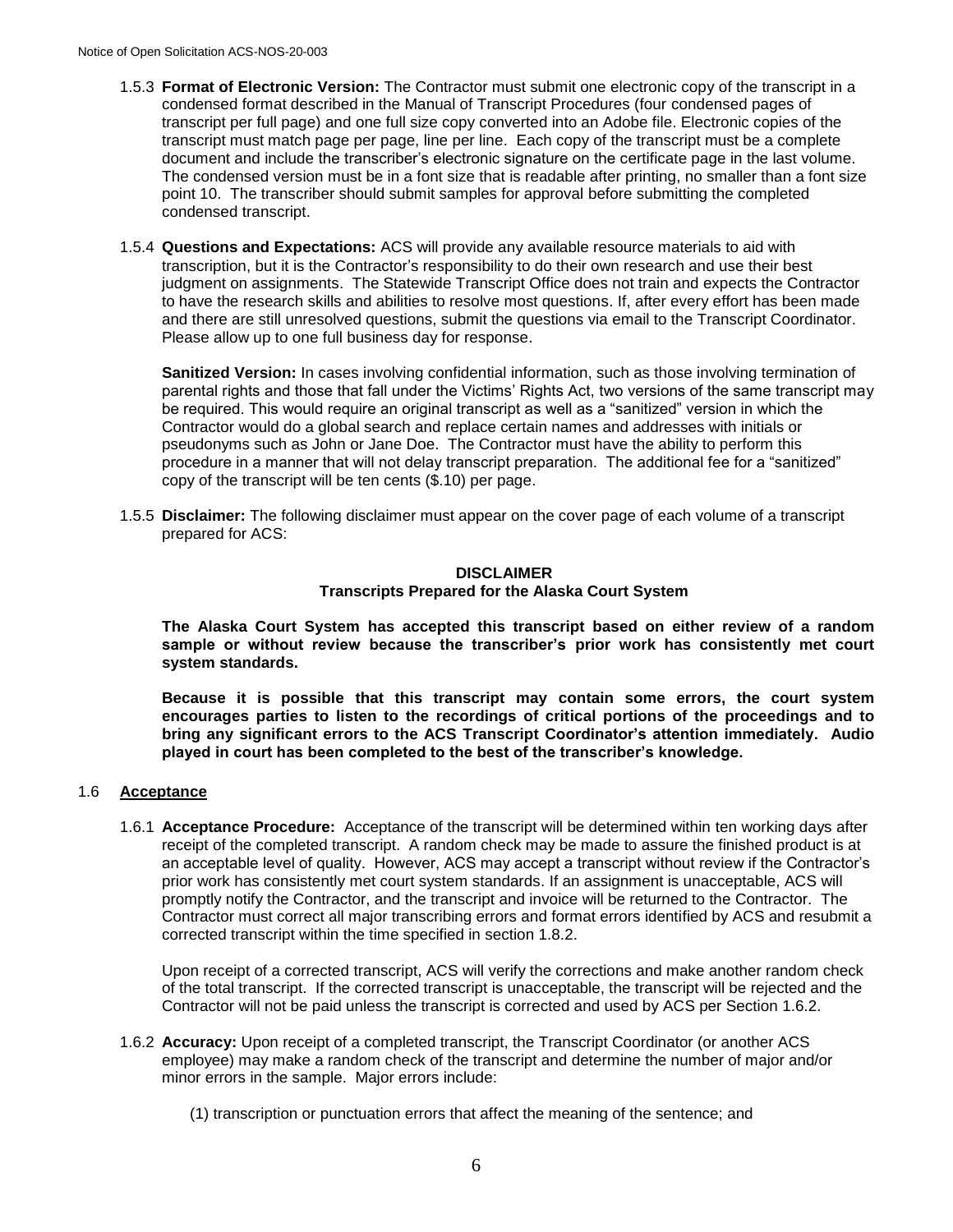(2) "Indiscernibles" that are discernible to the Transcript Coordinator when listening to the same audio used by the transcriber.

Major and minor errors are explained in more detail in Part II of the Manual of Transcript Procedures. The Transcript Coordinator may choose to mark all errors in the 'sample'. However, in determining the

accuracy rate of the transcript, only major errors will be counted.

The Transcript Coordinator will determine the maximum number of allowable major errors in the transcript according to the following formula:

> Number of pages in a 5% sample x 225 x .0005 = maximum number of major errors allowed<sup>3</sup>

If the sample is at least 99.95 percent accurate, ACS will accept the transcript as is, provided there are no format errors.

If the sample contains more than the maximum number of allowable errors, the Contractor must correct all major errors in the sample. The corrected transcript must be returned to ACS within the time specified in section 1.8.2.

When the corrected transcript is returned, the Transcript Coordinator will review another random sample.

If this sample does not meet the 99.95 percent accuracy rate, the transcript will be rejected and the Contractor will not be paid.

Rejected transcripts are the property of ACS and may be corrected and used by ACS. If a rejected transcript is corrected and used, ACS will pay the original Contractor the contract price less the cost to ACS for correcting the transcript.

If a Contractor submits more than eight transcripts that must be returned for correction during the term of the contract, ACS may terminate the contract under Section 1.10.1.

1.6.3 **Format Errors:** If a transcript contains any of the format errors listed in Part II of the Manual of Transcript Procedures, the Transcript Coordinator will require that those errors be corrected before accepting the transcript. Transcripts returned for correction of format errors, no matter how minor, will be counted when determining if a Contractor has submitted more than eight transcripts that must be returned for correction during the term of the contract under Section 1.6.2. Under section 1.10.1, if a Contractor submits more than eight transcripts that must be returned for correction during the term of the contract, ACS may terminate the contract.

#### 1.7 **Payment**

Invoices should have an invoice number and must be submitted to ACS with each completed transcript assignment. The invoice must list the case name, trial court case number, and appellate case number (if applicable), the total number of pages of the completed transcript, and whether it is 30-day, 15-day, or 7 day work. The invoice should indicate whether the transcript is of a grand jury proceeding, or a transcript that has been prepared for an appeal. Other categories of charges must be listed separately.

ACS will normally process payment within 20 calendar days after the transcript is accepted, which could be up to 10 working days after receipt. As stated in section 1.9.2, any costs incurred by ACS in returning a transcript for correction will be deducted from the final payment for the transcript.

 $3$  This formula is based on a sample of 5% of the total transcript. If the sample actually reviewed is smaller or larger than 5% of the total transcript, the formula will be adjusted accordingly.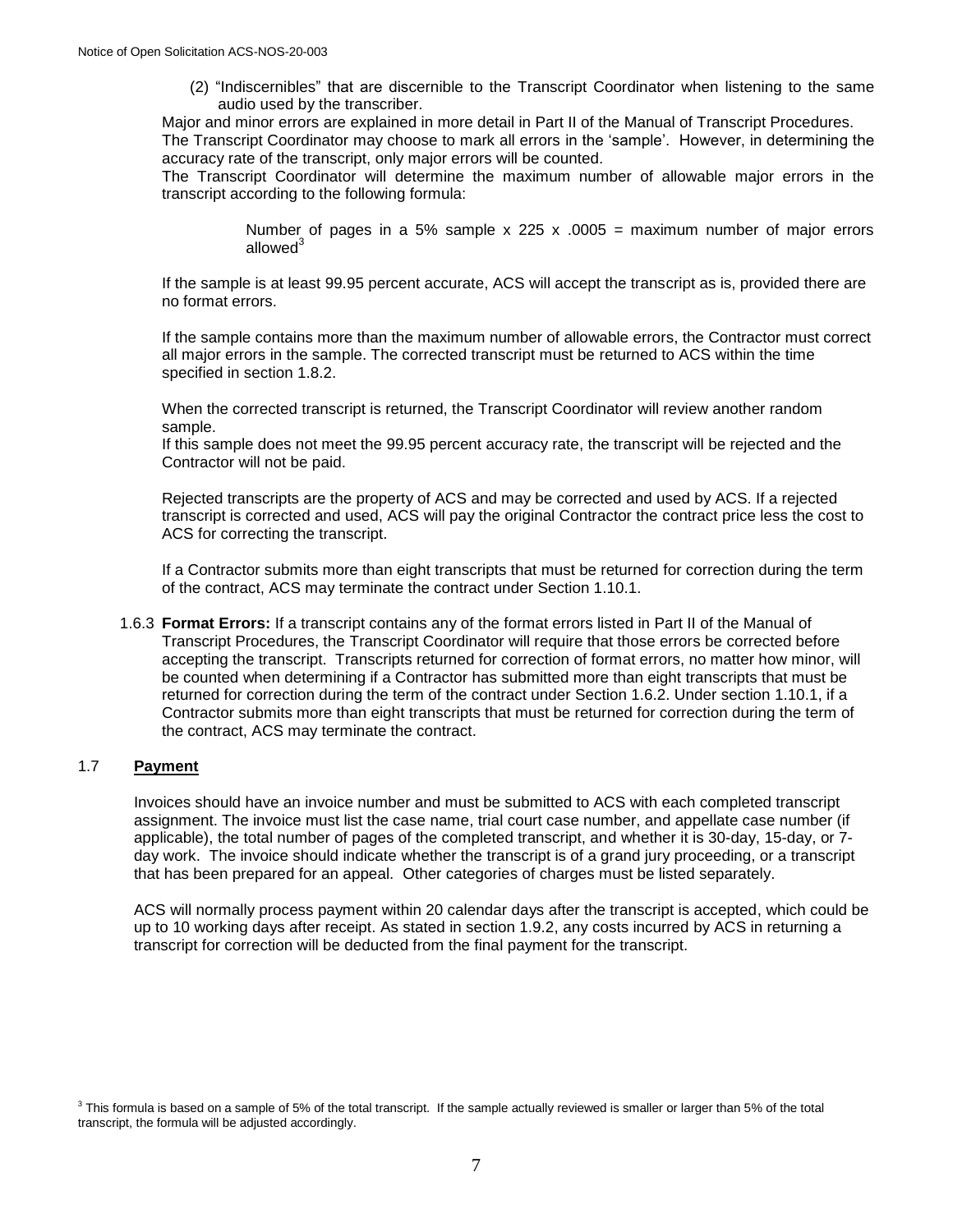#### 1.8 **Timeliness**

- 1.8.1 **Timeliness Required:** Transcripts must be submitted within the time specified in this section. A Contractor will be paid for a late transcript if it is otherwise acceptable; however, the late transcript will be treated as a rejection and may result in a penalty of \$0.15 per page for subsequent late transcripts. Under section 1.10.1 two rejected transcripts within a six-month period, or three rejected transcripts within a one-year period, may result in termination of the contract. A partial transcript, though timely submitted, will be treated as a rejection.
- 1.8.2 **Deadlines for Completion:** 30-day work is due within 30 calendar days, 15-day work within 15 calendar days, and 7-day work is due within seven calendar days. **T**hese deadlines are measured from the date the transcript is assigned to the Contractor or the date the audio is uploaded to the Contractor, whichever is later. A transcript is assigned on the date the Transcript Coordinator notifies the Contractor that the work is available.

A transcript is timely if the completed transcript is delivered to ACS on or before 4:30 p.m. Alaska Time (AKT) on the due date.

Corrected transcripts must be returned to the transcript coordinator within the following deadlines:

- **30-day work:** The corrected transcript is due within ten calendar days after the transcript is returned to the Contractor. If the transcript contains only format errors, the corrected transcript is due within five calendar days after the transcript is returned.
- **15-day work:** The corrected transcript is due within five calendar days after the transcript is returned to the Contractor.
- **7-day work:** The corrected transcript is due within three calendar days after the transcript is returned to the Contractor.

Under exceptional circumstances, the Transcript Coordinator may, upon request, authorize a longer period of time for completion of the corrected transcript.

A transcript is considered returned to the Contractor on the date the Contractor is notified that the transcript is unacceptable. A corrected transcript is timely if the transcript is delivered to the Transcript Coordinator on or before the due date.

1.8.3 **Extensions:** A Contractor is entitled to five extensions during each year of the contract<sup>4</sup>. An extension may not exceed five business days. If the Contractor exceeds the allowable number of extensions, any transcript turned in after the due date will be treated as late. A late transcript is treated as a rejection and may be grounds for termination under 1.10.1 of the contract.

To take an extension under this Section, the Contractor must contact the Transcript Coordinator by telephone or in writing before the date the transcript is due and schedule a new due date for the transcript. Otherwise, the transcript will be treated as late. As stated in section 1.8.1, a late transcript is treated as a rejection.

#### 1.9 **Delivery and Delivery Costs**

- 1.9.1 **Delivery of Completed Transcript:** Unless otherwise specified by ACS, completed transcripts must be emailed to the Transcript Coordinator or uploaded using the FTP site provided by ACS.
- 1.9.2 **Returned Transcript:** If a transcript is returned to the Contractor for correction, the Contractor must resubmit the corrected transcript to ACS via the specified FTP site.

<sup>&</sup>lt;sup>4</sup> If a Contractor has ten cases due on the same day and the Contractor requests a three-day extension for all ten cases, this would be treated as one extension, not ten extensions.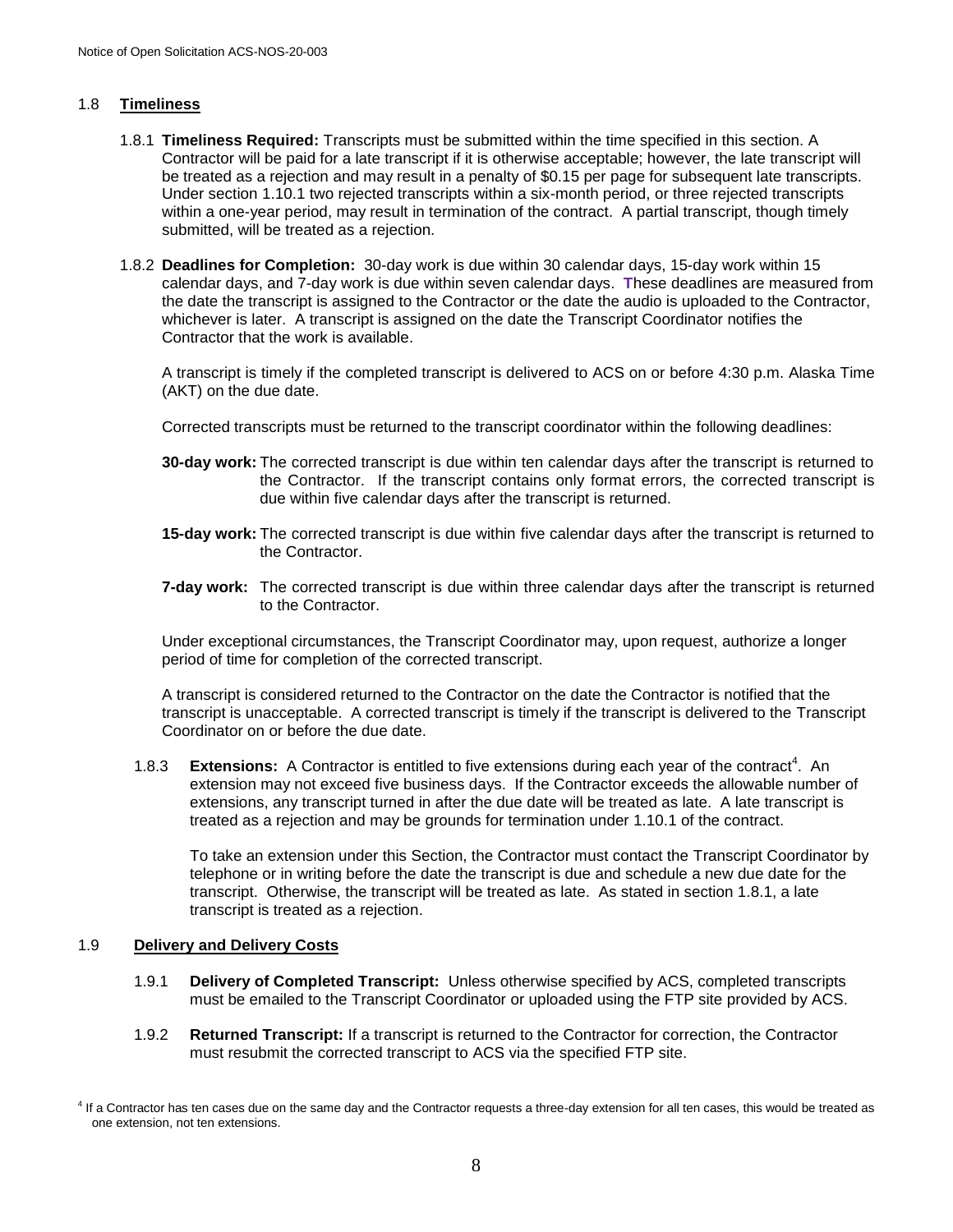#### 1.10 **Termination of Contract**

- 1.10.1 ACS has the right to terminate the contract if, over the life of the contract, including all extensions,
	- (1) more than eight transcripts must be returned for correction of errors, including major errors under Section 1.6.2 and format errors, under Section 1.6.3, or
	- (2) two transcripts are rejected within a six-month period, or three transcripts are rejected within a one-year period, or
	- (3) ACS learns of disclosure of confidential information received by a Contractor or its employees in the course of transcribing, or
	- (4) the Contractor received written notice from ACS of a material breach of the contract and fails to cure the breach within a reasonable amount of time as determined by ACS Transcript Coordinator, or
	- (5) the Contractor submits a transcript that lacks a signed certificate from any person who transcribed a portion of the transcript, or
	- (6) the Contractor fails to submit a background check form completed by an employee or subcontractor prior to the time that the employee or subcontractor first prepares a transcript, or fails to immediately report criminal charges pending against the Contractor, a principal or officer of the Contractor, or an employee or subcontractor of the Contractor, or
	- (7) a Primary Contractor fails to complete the mandatory minimum pages they contracted for each month.
- 1.10.2 ACS will allow a brief grace period for new Contractors to become familiar with ACS's transcribing standards and format requirements. Therefore, in determining the number of transcripts that have been returned for correction by new Contractors who have not previously prepared transcripts for ACS, ACS will not count the first two transcripts that are returned.
- 1.10.3 If the contract is terminated, the Contractor may be disqualified from the list of approved transcribers and, if so, will not be eligible to provide transcript services for ACS for a period of at least six months from the date of termination.
- 1.10.4 **Appeal:** A Contractor may request that the Clerk of the Appellate Courts review a decision by either the Transcript Coordinator, or another ACS employee, rejecting a transcript or terminating the contract.

#### 1.11 **Quality of Record**

1.11.1 **Bad Audio:** If a Contractor encounters bad audio, the Contractor should immediately contact the Transcript Coordinator. If the audio is replaced, the deadline for completion of the transcript will be extended by the time necessary to make the replacement and deliver it to the Contractor.<sup>5</sup>

If the Transcript Coordinator determines that the quality of the audio is significantly below average, the Transcript Coordinator may grant a "bad audio extension", which will not count toward the Contractor's extension limit. The Transcript Coordinator will determine the length of an extension. A bad audio extension should be requested at least three days prior to the deadline for submitting the transcript.

- 1.11.2 **Additional compensation:** Except in extraordinary and compelling circumstances, a Contractor is not entitled to additional compensation because of poor quality audio. Respondents may contact the Transcript Coordinator to obtain sample recordings of court proceedings around the State.
- 1.11.3 **Refusal to Prepare Transcript:** If the Transcript Coordinator concludes that the audio quality is so poor that additional compensation is warranted, a Primary Contractor may decline to prepare the transcript in lieu of accepting additional compensation. A Primary Contractor may not otherwise decline work based on audio quality.

<sup>&</sup>lt;sup>5</sup> If audio is replaced, the Transcript Coordinator will decide how much additional time will be allowed to complete the transcript.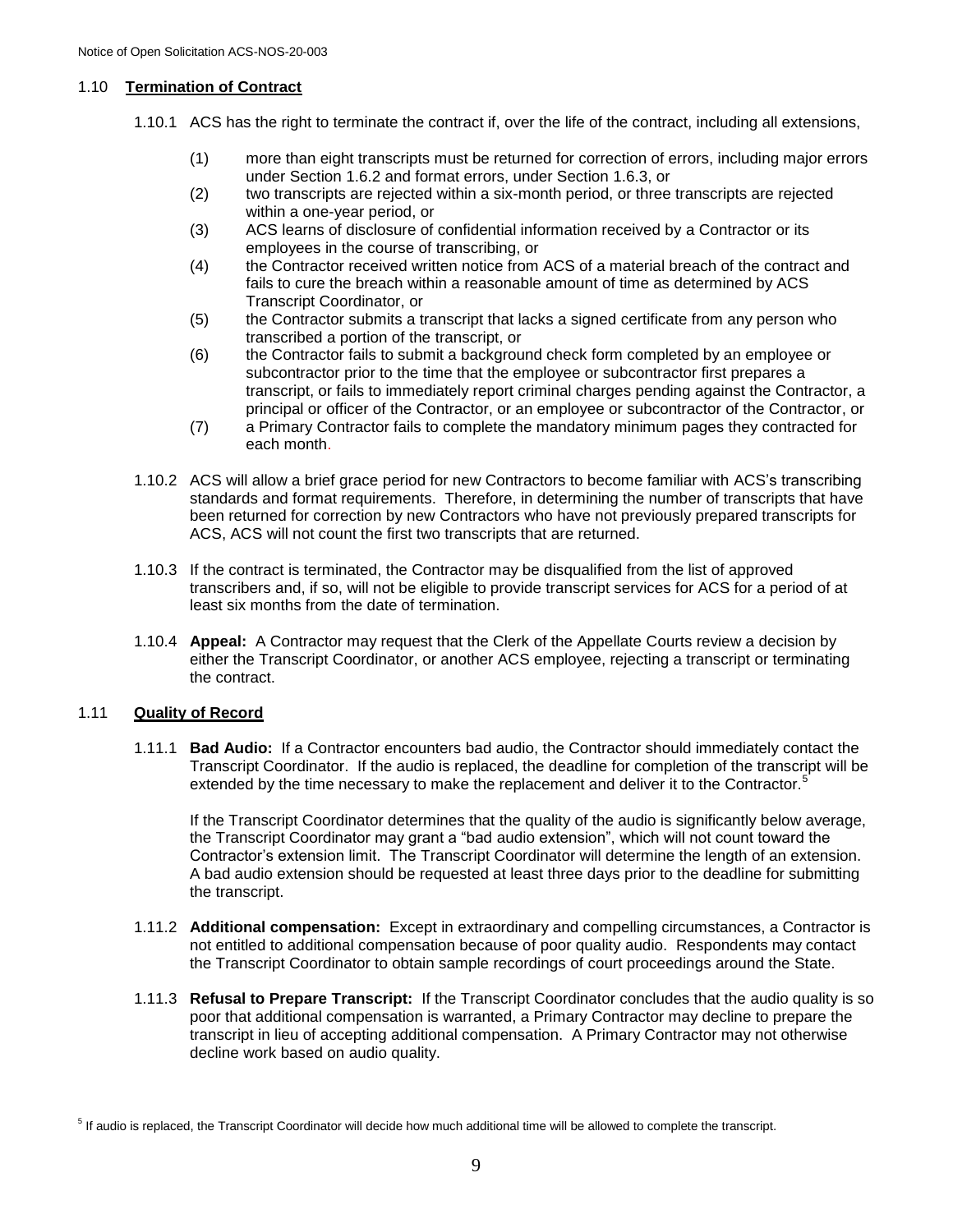#### 1.12 **Qualification of Respondents**

- 1.12.1 **Business License:** Respondents must have a current Alaska business license and provide evidence of the license with their response. Refer to the cover page of this solicitation for additional information.
- 1.12.2 **Experience:** Respondents must provide proof that they have at least two years of experience in the preparation of court transcripts or other comparable transcribing work. ACS will determine the extent to which other transcribing work is deemed to be "comparable".
- 1.12.3 **Sample Transcript:** Respondents who are not currently providing transcription services to ACS, or whose contract was terminated, are required to submit a sample transcript prepared from audio provided by ACS. The sample should meet the requirements set forth in the Manual of Transcript Procedures. The audio sample may be obtained from the ACS Transcript Coordinator at [kamand@akcourts.us.](file:///C:/Users/jhead/AppData/Local/Microsoft/Windows/Temporary%20Internet%20Files/Content.Outlook/MJ01L1HM/kamand@akcourts.us) The sample is to be submitted to the Transcript Coordinator and approved prior to submitting the solicitation response. If the first sample doesn't meet the standards outlined in Section 1.6.2, there will be a 30-day waiting period before you can resubmit. If the second sample doesn't meet the standards, there will be a 60-day waiting period. Failure to meet the standards a third time will result in a one-year waiting period. Exception to this is during the initial posting period for inclusion in the initial list of contractors before Tuesday, February 25, 2020. During that time you will be allowed to submit a sample for approval twice. If the second sample doesn't meet the standards, there will be a 30-day waiting period.
- 1.12.4 **References:** Respondents who have not previously performed transcription services for the ACS, have not had three transcripts accepted by ACS within the last two years or whose contract for such services has been terminated, must provide no fewer than three business references who can verify the quality and reliability of the transcriber's work in preparing court transcripts or other comparable transcribing work.
- 1.12.5 **Confidentiality:** Transcribers must agree to comply with confidentiality guidelines on any transcript of confidential court proceedings. A signed confidentiality certificate must be provided to ACS for every employee of the Contractor, and every employee of any subcontractor hired by the Contractor, who performs work related to ACS transcripts.

#### 1.13 **Response Method**

1.13.1 **Response Options:** There are three types of work: 30-day, 15-day, and 7-day work. Respondents may sign up for any one, two, or all three types of work. Respondents wishing to be listed as a Primary Contractor may submit a response for all or a portion of the monthly base requirement for each category of work, subject to the following minimums.<sup>7</sup>

| <b>7-day work250 pages</b> |  |
|----------------------------|--|

Because the transcript needs of ACS vary from month to month, a contract award is not a guarantee of a minimum number of pages per month. If the ACS's transcript needs in a particular month are less than the monthly base requirement, work will be assigned to the next Primary Contractor on the list of Primary Contractors for that category of work, subject to the reservation of ACS's right to deviate from that rotation if, in the professional judgment of the Transcript Coordinator, the operational needs of ACS so require.

 $6$  Transcribing from dictation is not deemed comparable to transcribing court proceedings.

<sup>&</sup>lt;sup>7</sup> For example, in Item 11 on the Response Sheet, a Contractor could respond for 1,000 pages of 30-day work and 250 pages of 7-day work, but the response could not be for 500 pages of 30-day work and 500 pages of 7-day work because the minimum response for 30 day work is 1,000 pages.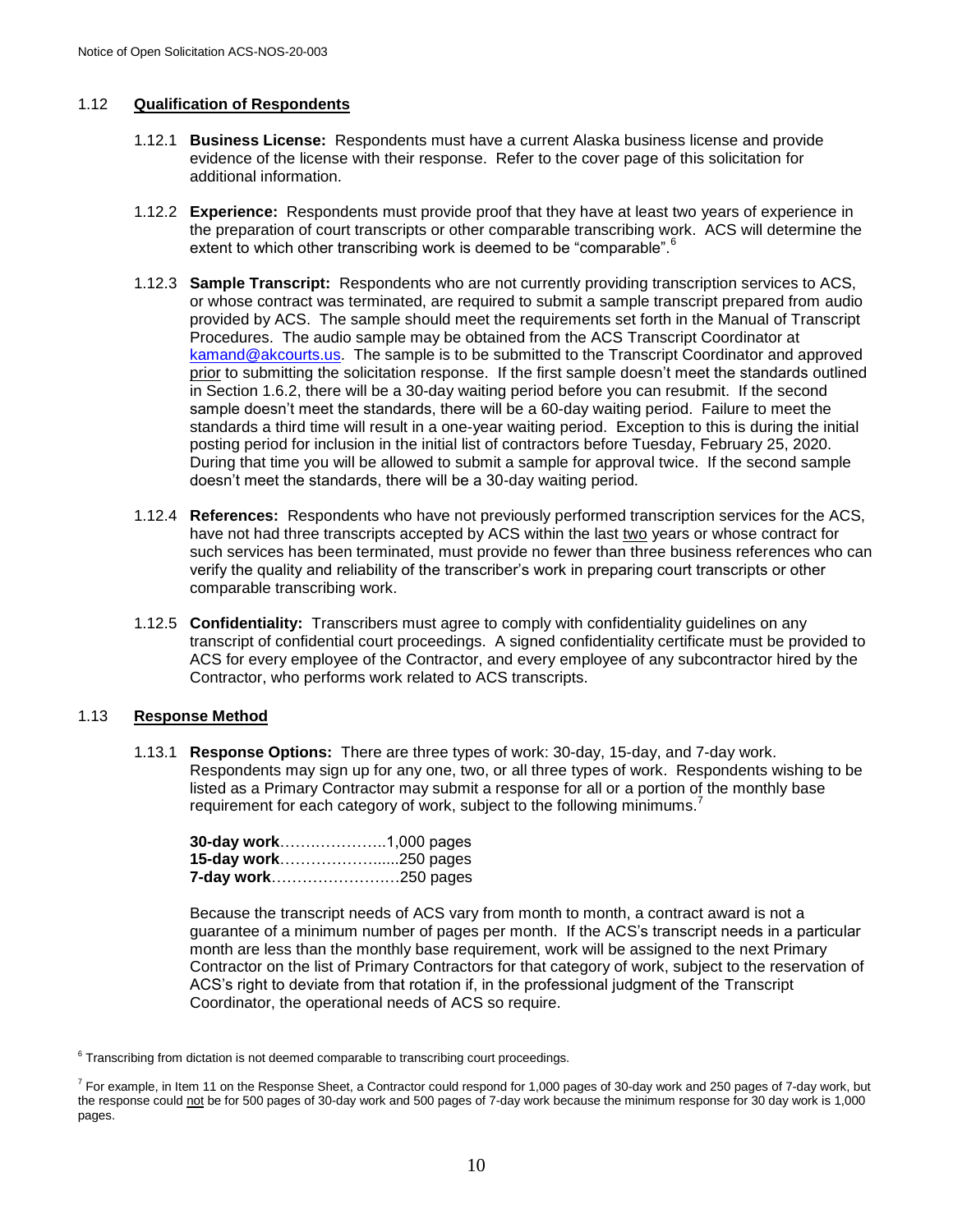1.13.2 **Award to Overage Contractors:** Any qualified respondent who does not commit to the number of pages required of Primary Contractors will be placed on a list of Overage Contractors. If ACS's transcript needs in a particular month exceed the monthly base requirement, ACS will assign the additional work first to Primary Contractors and then to Overage Contractors on a rotating basis. Such assignments shall be subject to the reservation of ACS's right to deviate from that rotation if, in the professional judgment of the Transcript Coordinator, the operational needs of ACS so require.

Any respondent on the overage list that declines to take work twice within a six-month period or three times within a one-year period will then go to the bottom of the list or will be terminated from the contract.

1.13.3 A Primary Contractor may not decline work unless the Contractor has already been assigned the quantity of work that the Contractor agreed to accept. In assigning work to Primary Contractors, ACS will make reasonable efforts to accommodate family emergencies, illness, and vacation schedules.

#### 1.14 **Conviction for a Serious Crime**

1.14.1 Respondents may not be eligible for award if the respondent or a principal or officer of the respondent has been convicted of a serious crime. In determining whether or not the respondent is eligible for award, ACS may consider the nature and gravity of the offense or offenses; the time that has passed since the conviction and/or completion of the sentence; and any other fact or circumstance which may have a bearing on the suitability of the respondent to perform a contract awarded pursuant to this solicitation.

Failure of a respondent to disclose a conviction as required shall be an automatic bar to award of a contract.

- 1.14.2 Background checks will be conducted as part of the solicitation process. Be sure to complete this section and the background check form on page 14, as failure to do so will result in rejection of your response. Respondents who have prior convictions that have been set aside under the terms of a suspended imposition of sentence (SIS), or who have received an unconditional pardon for prior convictions, may answer "no" to these questions. If you are not sure if your situation requires disclosure, please contact the Transcript Coordinator. ACS reserves the right to confirm all background information.
- 1.14.3 A conviction is not an automatic bar from award of contract. However, in some cases written approval from the Clerk of the Appellate Courts may be required depending on the nature of the offense.

| Have you ever been convicted of a felony?      | Yes $\Box$ No $\Box$ |
|------------------------------------------------|----------------------|
| Have you ever been convicted of a misdemeanor? | Yes $\Box$ No $\Box$ |

If you answered "yes" to either of the above questions, **please provide detailed information about the convictions(s) on a separate sheet of paper**, including date, location, and nature of offense and disposition. This information will be used in determining whether written approval from the Clerk of the Appellate Courts is required. Pending charges must be reported immediately upon the commencement of assignment of work.

1.14.4 A respondent may not use an employee or a subcontractor to prepare a transcript if that person has been convicted of a serious crime, unless written approval is first obtained from the Clerk of the Appellate Courts. Prior to the preparation of a transcript by another person, that person must complete and submit a copy of the background check form on page 15.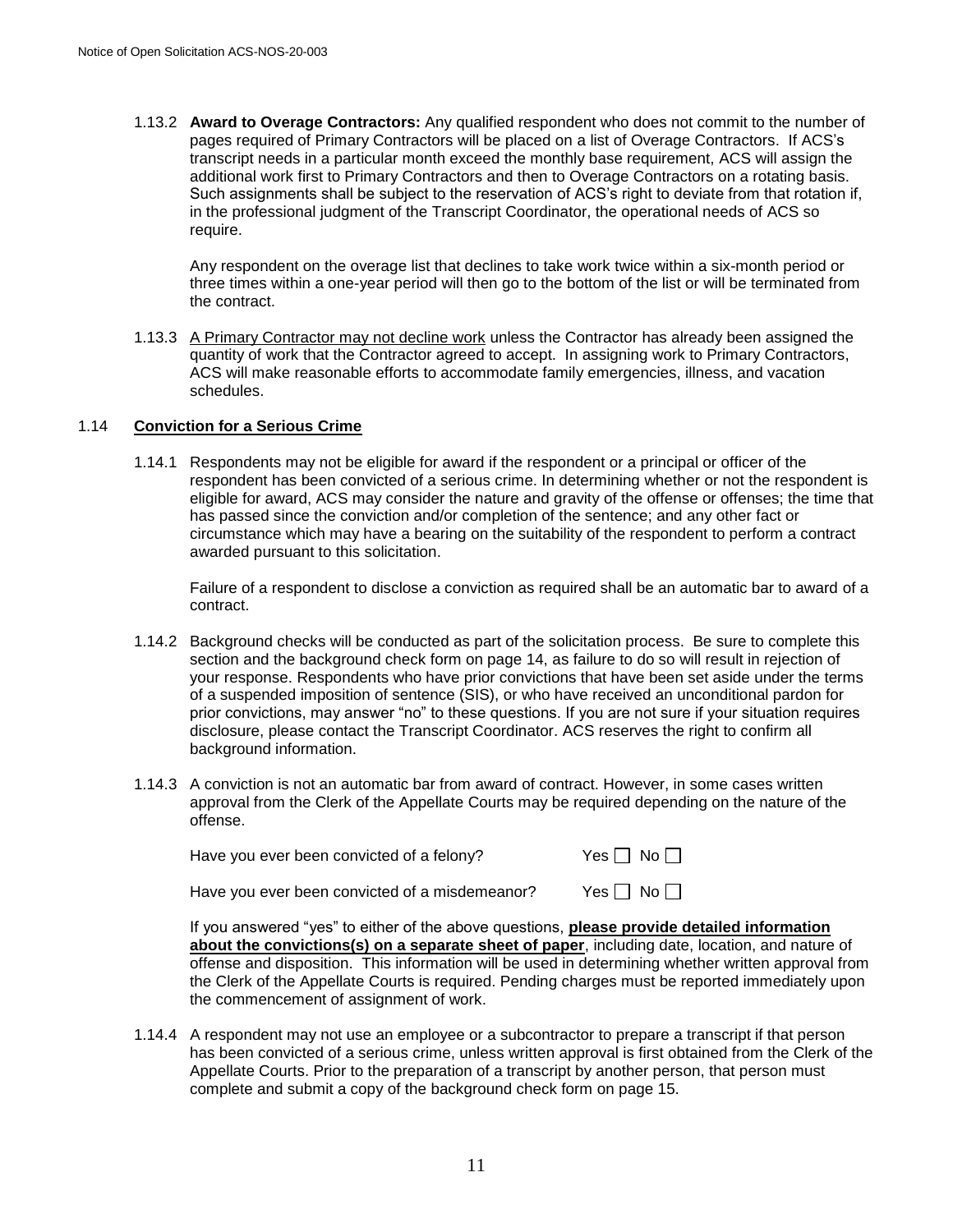In determining whether or not the employee or subcontractor may prepare a transcript, ACS may consider the nature and gravity of the offense or offenses; the time that has passed since the conviction and/or completion of the sentence; and any other fact or circumstance which may have a bearing on the suitability of the employee or subcontractor to prepare a transcript.

Failure of a respondent to submit a background check form completed by an employee prior to the time that the employee or subcontractor first prepares a transcript shall give ACS the right to terminate the contract.

- 1.14.5 Once placed on either the Primary or Overage list, the Contractor has a continuing obligation to notify the Transcript Coordinator of new criminal charges filed against the Contractor, against any principal or officer of the Contractor, or against any employee or subcontractor who is used to prepare a transcript by the Contractor.
- 1.14.6 "Serious Crime" means any crime that is or would be a felony in the State of Alaska. It also includes any lesser crime, a necessary element of which, as determined by the statutory or common law definition of such crime, involves misconduct as a public official, interference with the administration of justice, false swearing, misrepresentation, fraud, deceit, bribery, corruption, extortion, misappropriation, theft, or an attempt or a conspiracy or solicitation of another to commit a "serious crime".

#### 1.15 **Submission of Responses**

#### 1.15.1 **The following information must be included with the response:**

- (1) Completed and signed Cover sheet on the first page of this solicitation.
- (2) Completed and signed Response Sheet on page 13.
- (3) Completed and signed Background Check Forms.
- (4) Evidence of the respondent's Alaska business license.
- (5) Proof of experience referred to in section 1.12.2.
- (6) Proof of acceptance of sample transcript referred to in section 1.12.3.
- (7) References referred to in section 1.12.4, if applicable.
- (8) Confidentiality certificate on Page 16 and referred to in section 1.12.5.
- (9) A clear indication on the Response Sheet whether the respondent wishes to be listed as a Primary Contractor or an Overage Contractor.
- (10) Acknowledgement that ACS holds complete ownership rights to all court transcripts and will photocopy and distribute transcripts without any additional payments to transcribers.
- 1.15.2 **Response Method:** Responses may be mailed, hand delivered, faxed, or emailed to Jesse Head, Purchasing Department. The respondent is responsible for ensuring that a complete, legible response is received. You may confirm receipt by contacting Jesse Head.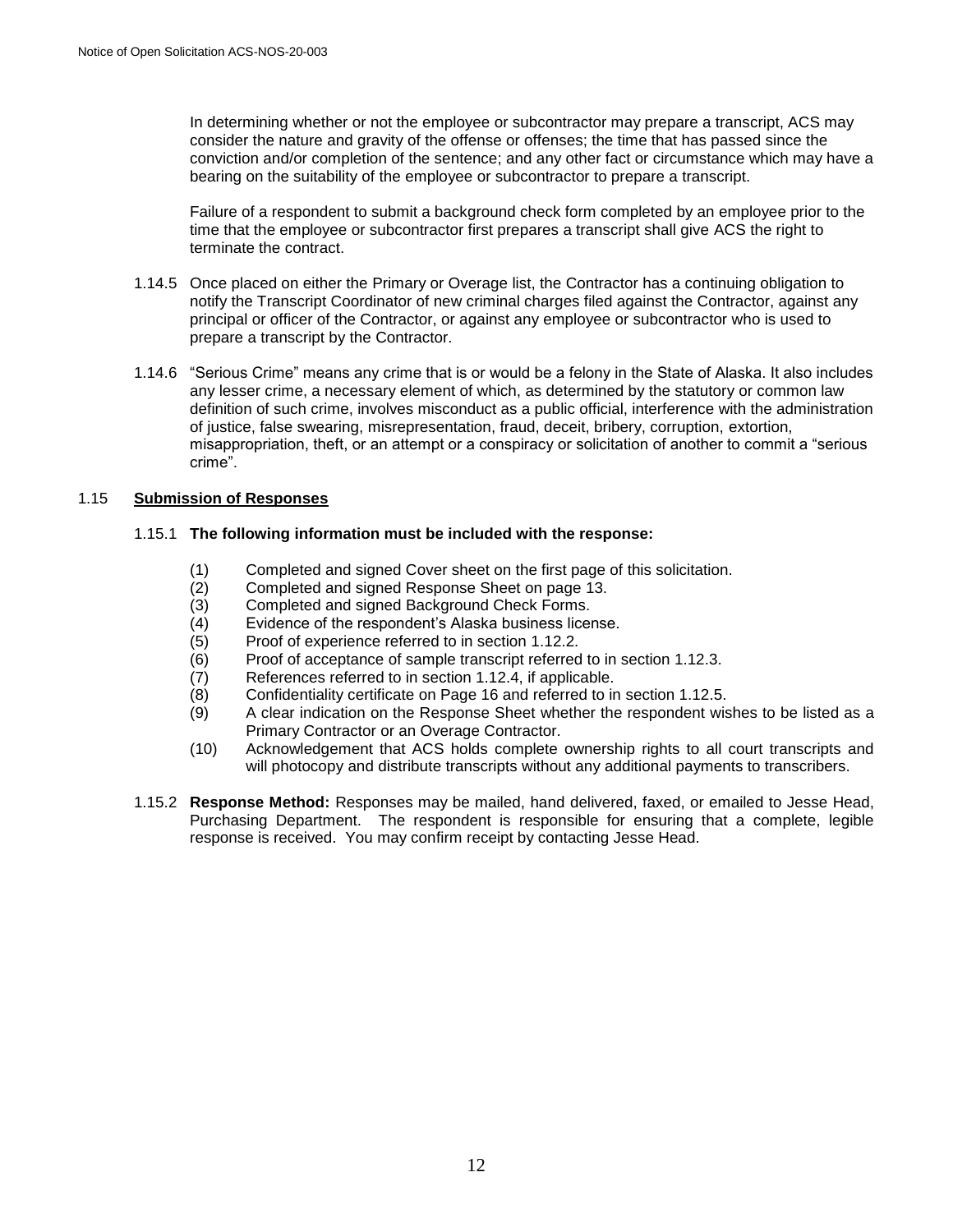## **RESPONSE SHEET**

| 1.                                        |                                                                                                                                                                                                                     |
|-------------------------------------------|---------------------------------------------------------------------------------------------------------------------------------------------------------------------------------------------------------------------|
| 2.                                        |                                                                                                                                                                                                                     |
| 3.                                        |                                                                                                                                                                                                                     |
| 4.                                        |                                                                                                                                                                                                                     |
| 5.                                        | Evidence of current Alaska Business License: Attached                                                                                                                                                               |
| 6.                                        | Proof of Experience: Attached___                                                                                                                                                                                    |
| 7.                                        | Verification of approved Sample Transcript:<br>Not required <sup>*</sup> <sub>___</sub><br>Attached___<br>Reason______________                                                                                      |
| 8.                                        | References:<br>Not required <sup>*</sup> <sub>____</sub><br>Attached___<br>Reason_____________                                                                                                                      |
| 9.                                        | Signed Confidentiality Form: Attached ___                                                                                                                                                                           |
| 10.                                       | Signed and completed Background Check Forms: Attached ___                                                                                                                                                           |
| 11.                                       | Indicate one or more categories of work for which you wish to be considered. If you indicate an<br>interest in being a Primary Contractor, you must also indicate the number of pages per month you<br>will accept. |
| $\Box$                                    |                                                                                                                                                                                                                     |
| $\Box$<br>$\Box$<br>$\Box$<br>П<br>$\Box$ | <b>Overage Contractor for 30-day work</b><br><b>Overage Contractor for 15-day work</b><br>Primary Contractor for 7-day work @_______________pages per month.<br><b>Overage Contractor for 7-day work</b>            |
| 12.                                       | I understand that ACS holds complete ownership rights to court transcripts and will photocopy<br>transcripts without any additional compensation to me.                                                             |
| 13.                                       | I am the duly authorized representative for the above-listed business. My name and title                                                                                                                            |

My signature below indicates that I have read and understand the terms and condition of the Solicitation, and that, if accepted as a transcriber for ACS, I will abide by the terms and conditions of this Solicitation.

Date\_\_\_\_\_\_\_\_\_\_\_\_ Signature\_\_\_\_\_\_\_\_\_\_\_\_\_\_\_\_\_\_\_\_\_\_\_\_\_\_\_\_\_\_\_\_\_\_\_\_\_

<sup>\*</sup> Respondents whose previous contract(s) with ACS were terminated must provide a sample transcript and three current references. Respondents who have had three transcripts accepted within the last two years by ACS are not required to provide new samples or current references.

<sup>\*\*</sup> This number must conform to the requirements of Section 1.13.1 of the Solicitation.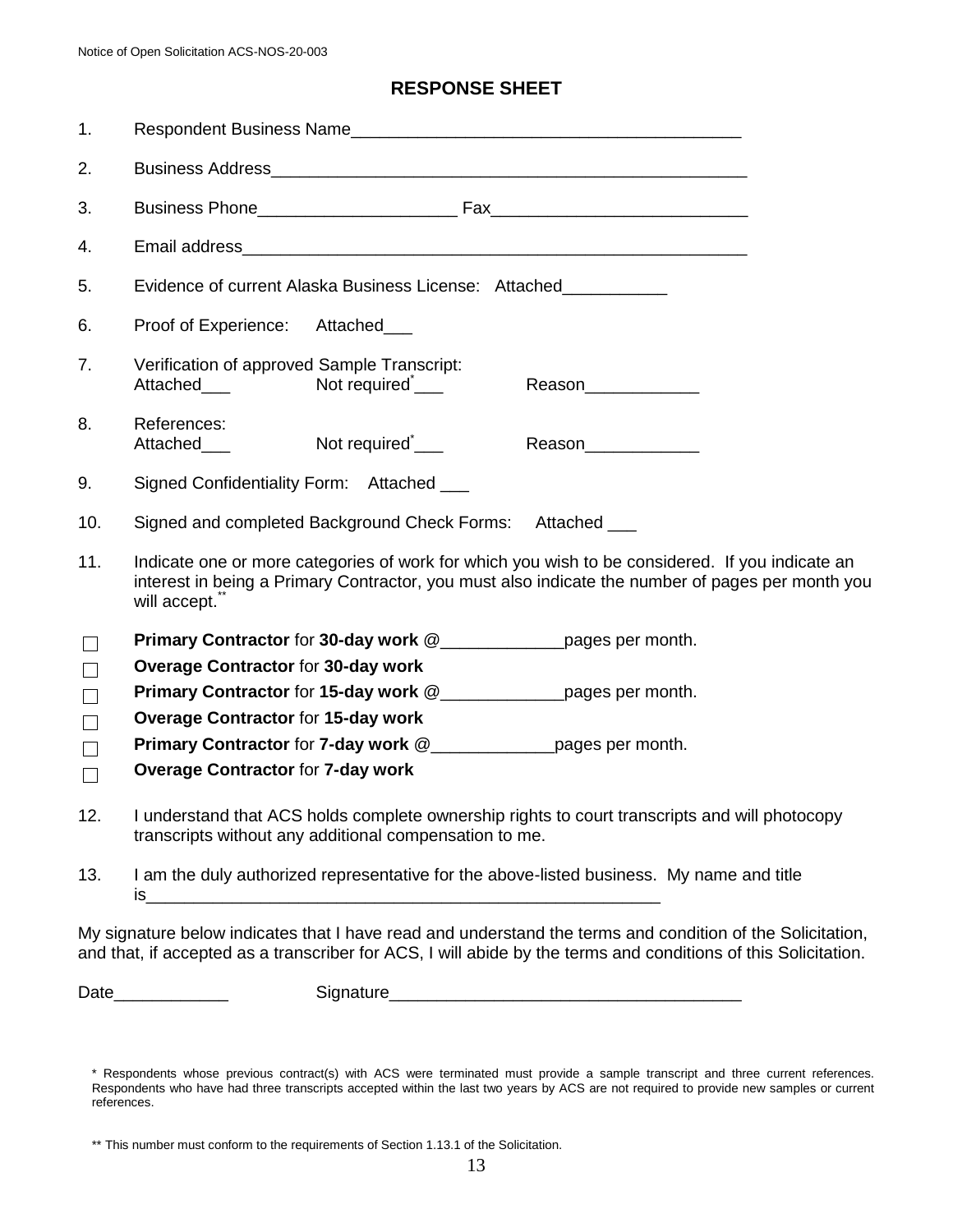## **RESPONDENTS BACKGROUND CHECK FORM**

#### **Section 1. Authorization for Background Check (to be completed by the Respondent)**

I understand that part of the solicitation process includes criminal history investigations of Respondents and any principals or officers of Respondents. By my signature below, I authorize the ACS to conduct an investigation into my criminal history and authorize any former or current employer, person, firm, corporation, government agency, police organization, or any other organizations to release to the ACS any pertinent information they may have regarding such history.

I release all persons or entities from all liability for any damage that may result from furnishing information to the ACS. I also release the ACS and all its employees from all liability for any damage that may result from the ACS's reliance on the information furnished.

| Full Name (First, Middle Initial & Last) of<br>Respondent, or Principal or Officer<br>of the Respondent (Print)                                 | Signature                                                     |                                 |      |
|-------------------------------------------------------------------------------------------------------------------------------------------------|---------------------------------------------------------------|---------------------------------|------|
| List all States of residence, former and current                                                                                                |                                                               |                                 |      |
| <b>Names Previously Used</b>                                                                                                                    | <b>Social Security Number</b>                                 | Date of Birth                   | Date |
| Section 2. Request for Criminal Conviction History Check (to be completed by the Purchasing Office)                                             |                                                               |                                 |      |
| This is to request that a criminal conviction history check be performed on the above Respondent to the<br>Transcription Services Solicitation. |                                                               |                                 |      |
| Printed Name of Purchasing Officer                                                                                                              |                                                               | Signature of Purchasing Officer |      |
| <b>Phone Number</b>                                                                                                                             | Fax Number                                                    | Date                            |      |
| <b>Section 3. Criminal Conviction History Check</b>                                                                                             |                                                               |                                 |      |
| Checks conducted:<br><b>APSIN</b>                                                                                                               | $\sqcap$ NCIC                                                 | NLETS for the State(s) of _____ |      |
| Results of check:                                                                                                                               | No record of convictions.<br>Record of convictions (attached) |                                 |      |
| Alaska Court System APSIN TSO                                                                                                                   |                                                               | Date                            |      |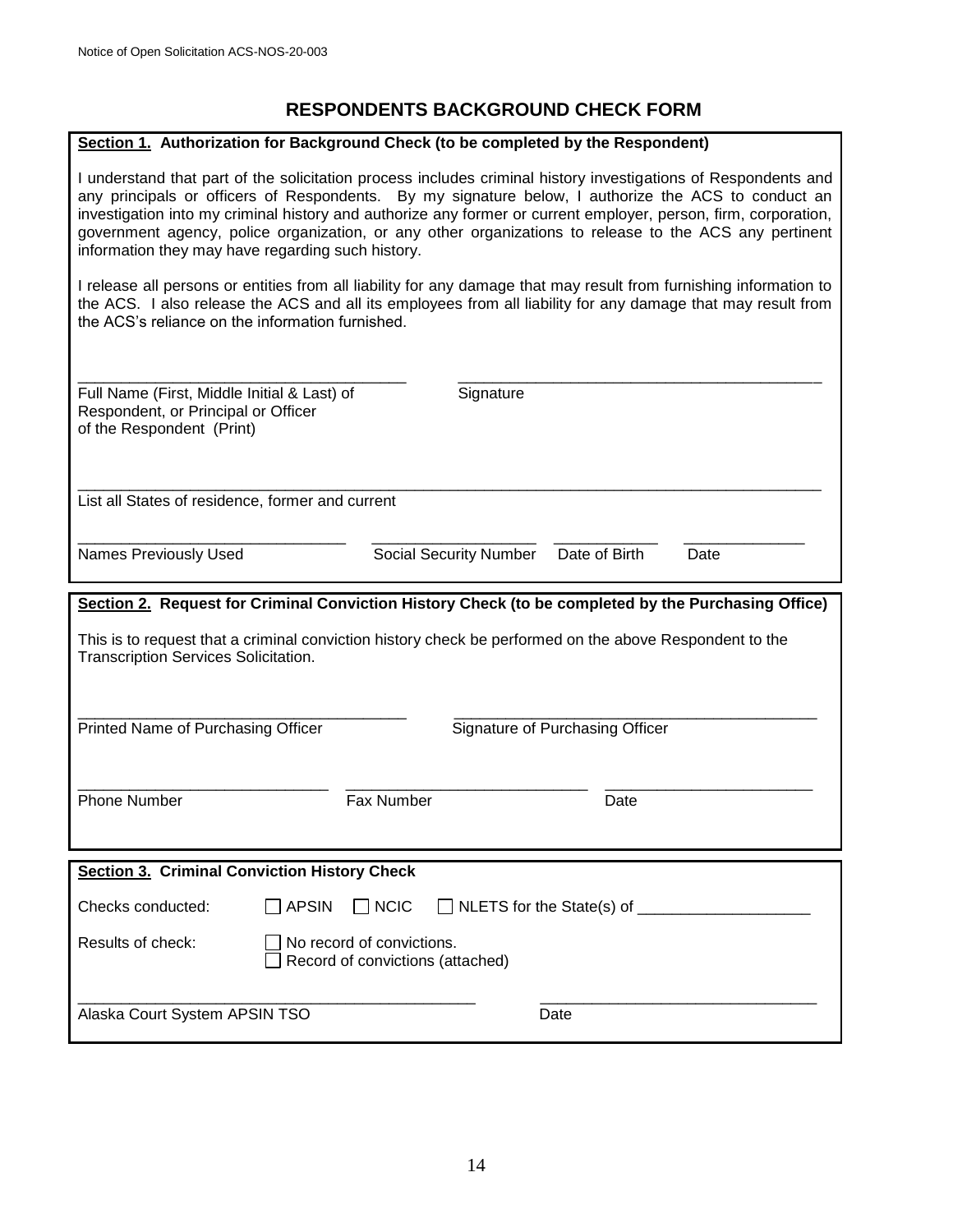## **EMPLOYEES/SUBCONTRACTORS BACKGROUND CHECK FORM**

|                                                                                  | Section 1. Authorization for Background Check (to be completed by the employee or subcontractor)                                                                                                                                                                                                                                                                                                                                                    |
|----------------------------------------------------------------------------------|-----------------------------------------------------------------------------------------------------------------------------------------------------------------------------------------------------------------------------------------------------------------------------------------------------------------------------------------------------------------------------------------------------------------------------------------------------|
| pertinent information they may have regarding such history.                      | I understand that as an employee or subcontractor who is used by a transcription contractor to prepare<br>transcripts, I must undergo a criminal history investigation. By my signature below, I authorize the ACS to<br>conduct an investigation into my criminal history and authorize any former or current employer, person, firm,<br>corporation, government agency, police organization, or any other organizations to release to the ACS any |
| the ACS's reliance on the information furnished.                                 | I release all persons or entities from all liability for any damage that may result from furnishing information to<br>the ACS. I also release the ACS and all its employees from all liability for any damage that may result from                                                                                                                                                                                                                  |
| Full Name (First, Middle Initial & Last) of<br>Employee or Subcontractor (Print) | Signature                                                                                                                                                                                                                                                                                                                                                                                                                                           |
| List all States of residence, former and current                                 |                                                                                                                                                                                                                                                                                                                                                                                                                                                     |
| <b>Names Previously Used</b>                                                     | Date of Birth<br><b>Social Security Number</b><br>Date                                                                                                                                                                                                                                                                                                                                                                                              |
|                                                                                  |                                                                                                                                                                                                                                                                                                                                                                                                                                                     |
|                                                                                  | Section 2. Request for Criminal Conviction History Check (to be completed by the Purchasing Office)                                                                                                                                                                                                                                                                                                                                                 |
|                                                                                  | This is to request that a criminal conviction history check be performed on the above person.                                                                                                                                                                                                                                                                                                                                                       |
| Printed Name of Purchasing Officer                                               | Signature of Purchasing Officer                                                                                                                                                                                                                                                                                                                                                                                                                     |
| <b>Phone Number</b>                                                              | Fax Number<br>Date                                                                                                                                                                                                                                                                                                                                                                                                                                  |
| <b>Section 3. Criminal Conviction History Check</b>                              |                                                                                                                                                                                                                                                                                                                                                                                                                                                     |
| Checks conducted:<br><b>APSIN</b>                                                | $\Box$ NCIC                                                                                                                                                                                                                                                                                                                                                                                                                                         |
| Results of check:                                                                | No record of convictions.<br>Record of convictions (attached)                                                                                                                                                                                                                                                                                                                                                                                       |